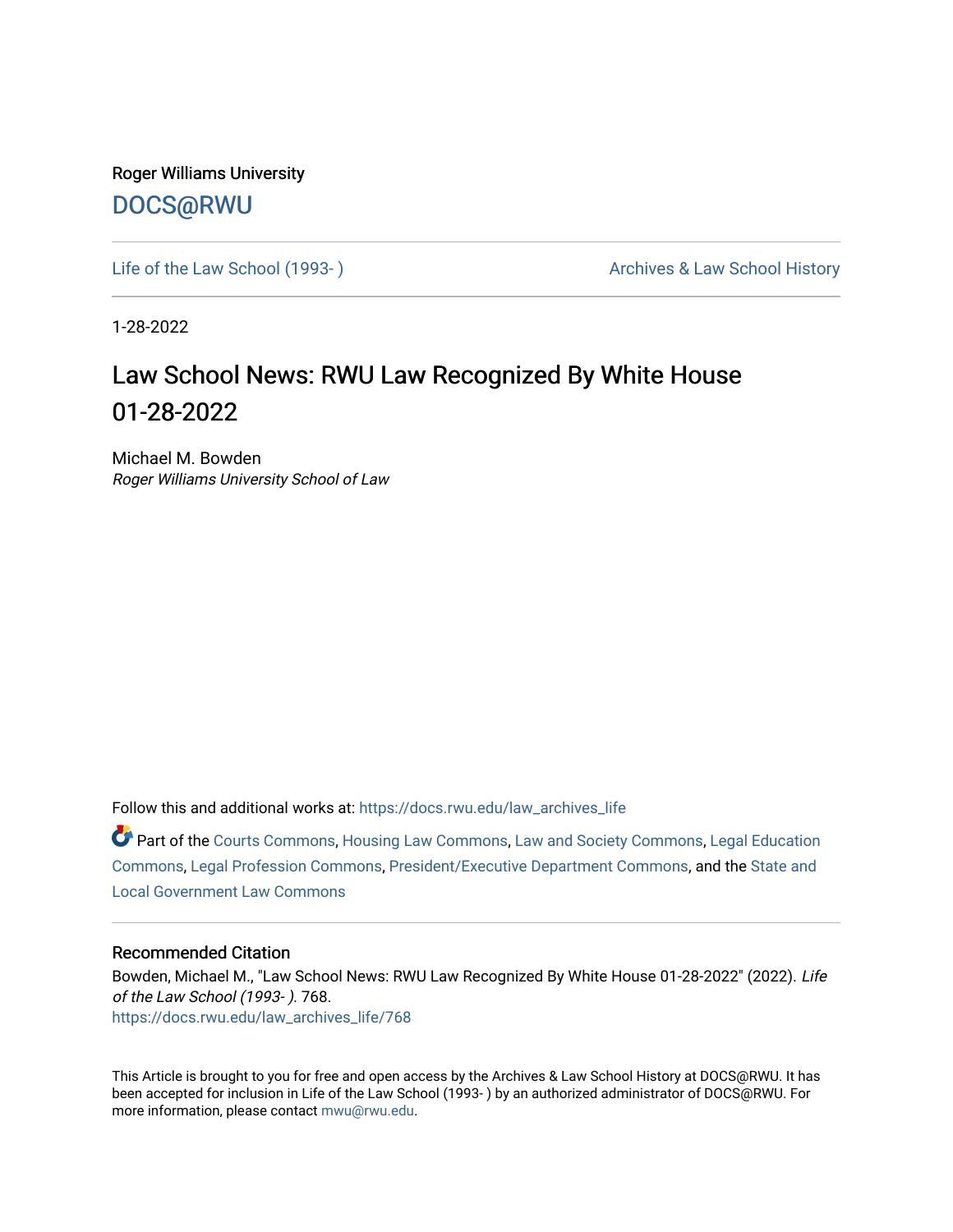# *Law School News*

## RWU Law Recognized by White House

Roger Williams among law schools thanked by U.S. Attorney General Garland for work addressing housing and eviction crisis, increasing housing stability, and improving access to justice.



RWU Law was among the law schools thanked by U.S. Attorney General Merrick Garland on Jan 28, 2022, for their work addressing the housing and eviction crisis, increasing housing stability, and improving access to justice.

WASHINGTON, D.C. —Roger Williams University School of Law was recognized today by the White House at an event thanking law schools that had "responded to the U.S. Attorney General's call to address the housing and eviction crisis, and help increase housing stability and access to justice in their communities."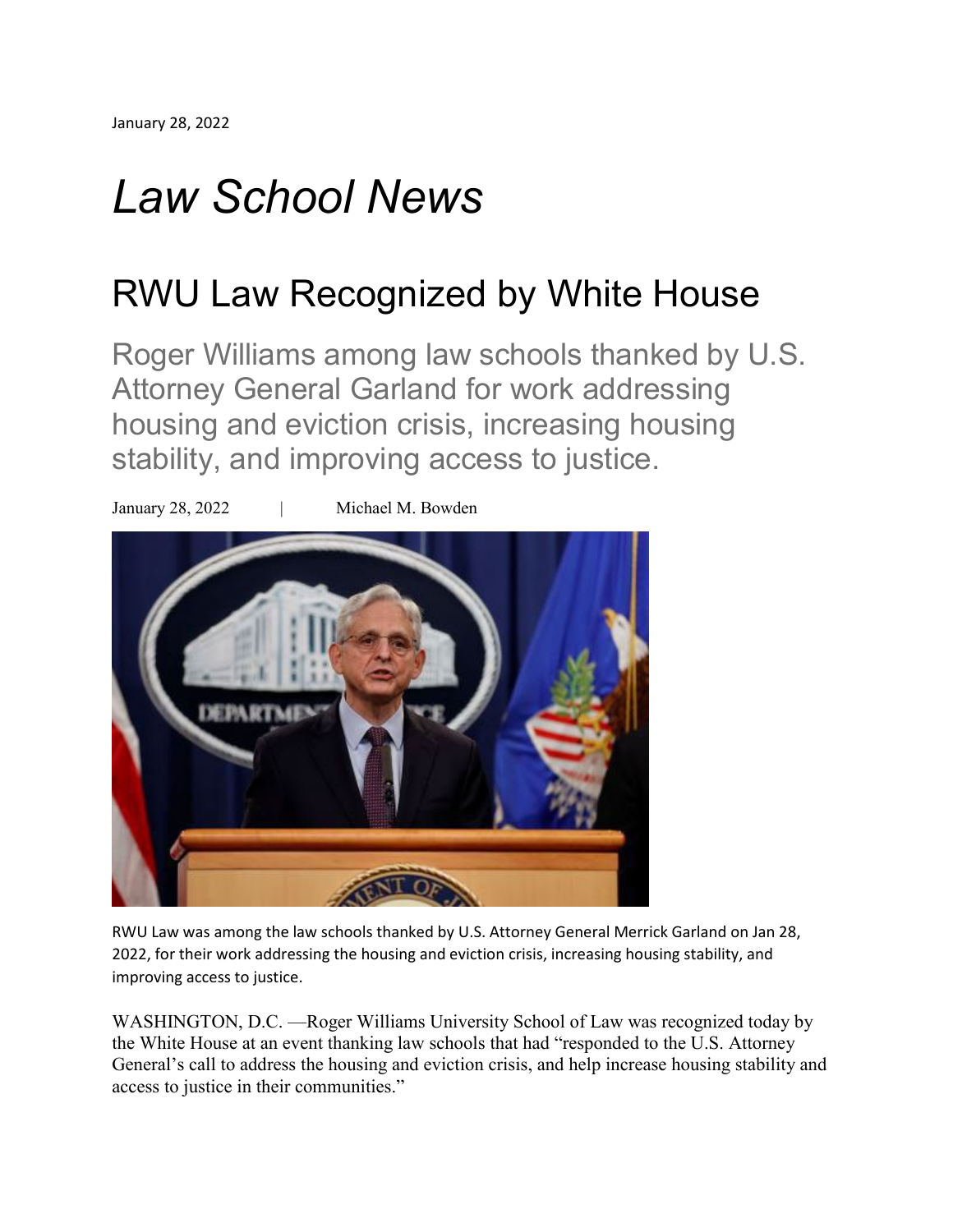Last August 30, United States Attorney General Merrick Garland called on law [schools](https://news.bloomberglaw.com/business-and-practice/garland-wants-big-law-firms-law-schools-to-help-fight-evictions) and law firms to help fight [evictions,](https://news.bloomberglaw.com/business-and-practice/garland-wants-big-law-firms-law-schools-to-help-fight-evictions) following a U.S. [Supreme](https://news.bloomberglaw.com/us-law-week/supreme-court-lifts-bidens-covid-19-moratorium-on-evictions) Court decision that removed protections created by the federal government in response to the pandemic. Ninety-nine law schools across the country responded.

Garland personally thanked them at the online event.

"You assisted your clients and your communities at a time when they needed it the most, when our country needed it the most," he said. "As law students, as leaders of some of our nation's law schools, and as lawyers, you are uniquely positioned to help fill the gaps in our legal system."

### *"We are proud to use RWU Law's Pro Bono Collaborative as a vehicle to respond to Attorney General Garland's call for law schools to step up and assist with the current eviction crisis."*

### *~ Suzanne Harrington-Steppen*

In his closing remarks, Garland directly addressed law students in the audience.

"In the words of [President John F.] Kennedy, you are the new generation of Americans to whom the torch of legal obligation is being passed," he said. "Your service over these past 151 days assures me that the torch remains in good hands. Thank you from the bottom of my heart."

Associate Attorney General of the U.S. Vanita Gupta also spoke, noting that state court programs to help tenants threatened with eviction "cannot do it alone."

"They need all of you – law students willing to step up and make a difference – to make these programs work," Gupta said. "We know we have an incredible network of legal services organizations around the country that have stepped up to meet this moment, and we are so grateful. But we also knew that we needed to activate the law school communities around the country to meet the challenge as well."

Other speakers at the event included Second Gentleman Douglas Emhoff; Deputy Secretary of the Treasury Wally Adeyemo; and Gene Sperling, Senior Advisor to the President, and Coordinator of the American Rescue Plan.

'Hard, Sad, Relentless' Work

News of the honor was met with enthusiasm at RWU Law.

"I am so proud of my colleagues and our students – our future colleagues – at RWU Law, for their extraordinary response to Attorney General Garland's call last summer," Dean [Gregory](https://law.rwu.edu/node/7466/) [Bowman](https://law.rwu.edu/node/7466/) said. "At RWU Law, providing public service and representing the unrepresented is part of our institutional DNA; it's something we do every day. It was so impressive and gratifying to see our Feinstein Center for Experiential Education and the Pro [Bono](https://law.rwu.edu/node/4061/) [Collaborative](https://law.rwu.edu/node/4061/) rise to the challenge of the eviction crisis."